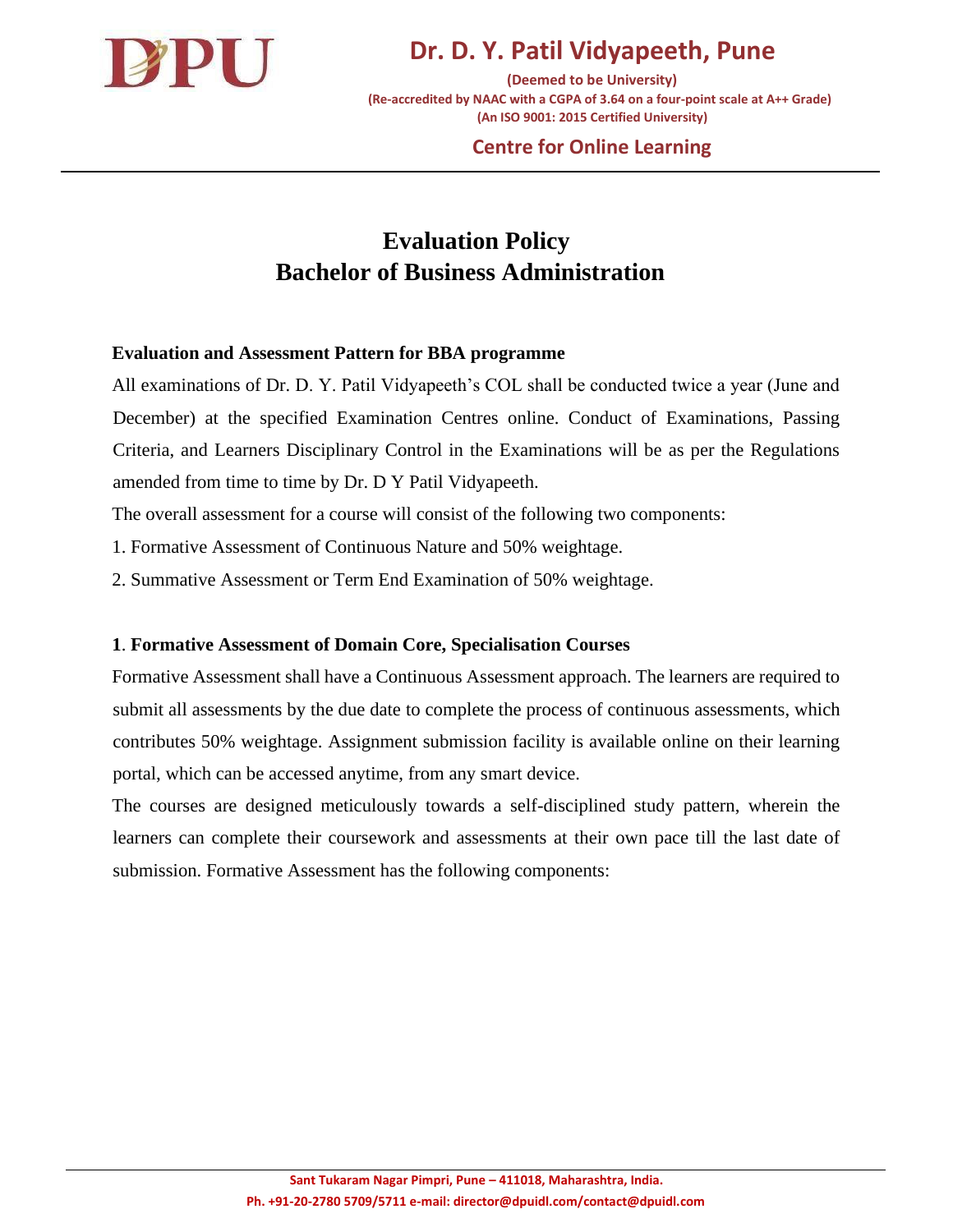

# **Dr. D. Y. Patil Vidyapeeth, Pune**

**(Deemed to be University) (Re-accredited by NAAC with a CGPA of 3.64 on a four-point scale at A++ Grade) (An ISO 9001: 2015 Certified University)**

### **Centre for Online Learning**

### **Total Marks: 50 Marks**

#### **• Formative assessment /Assignment:**

The full syllabus assessment will foster the use of concepts learned during the entire coursework. It is to be noted that this assessment can only be accessed after successfully completing the entire course.

This assessment includes two sections: Multiple Choice Questions (MCQs) and descriptive questions.

### **2. Summative Assessment / Term End Examination**

#### **Total Marks: 50 Marks**

The full syllabus assessment will foster the use of concepts learned during the entire coursework. It is to be noted that this assessment can only be accessed after successfully completing the entire course.

This assessment includes two sections: Multiple Choice Questions (MCQs) and descriptive questions. This will include 40 marks Multiple choice questions and ten marks descriptive questions for summative assessment.

### **Key points of learning path:**

- All units will be opened sequentially
- Only upon successful completion of the available content, the next content will be available.
- In case of non-completion of the available content, student will be required to re-attempt the content for successful submission and mark it "as done".
- Upon completion of all content in a unit, the corresponding block assessment will be available inside the same units.
- The course summary assessment will be available along with the full syllabus assessment, only upon successful completion of all units.
- Student may also discuss the implications of learning outcomes with the faculty by using the "Ask a question" feature of the learning portal.